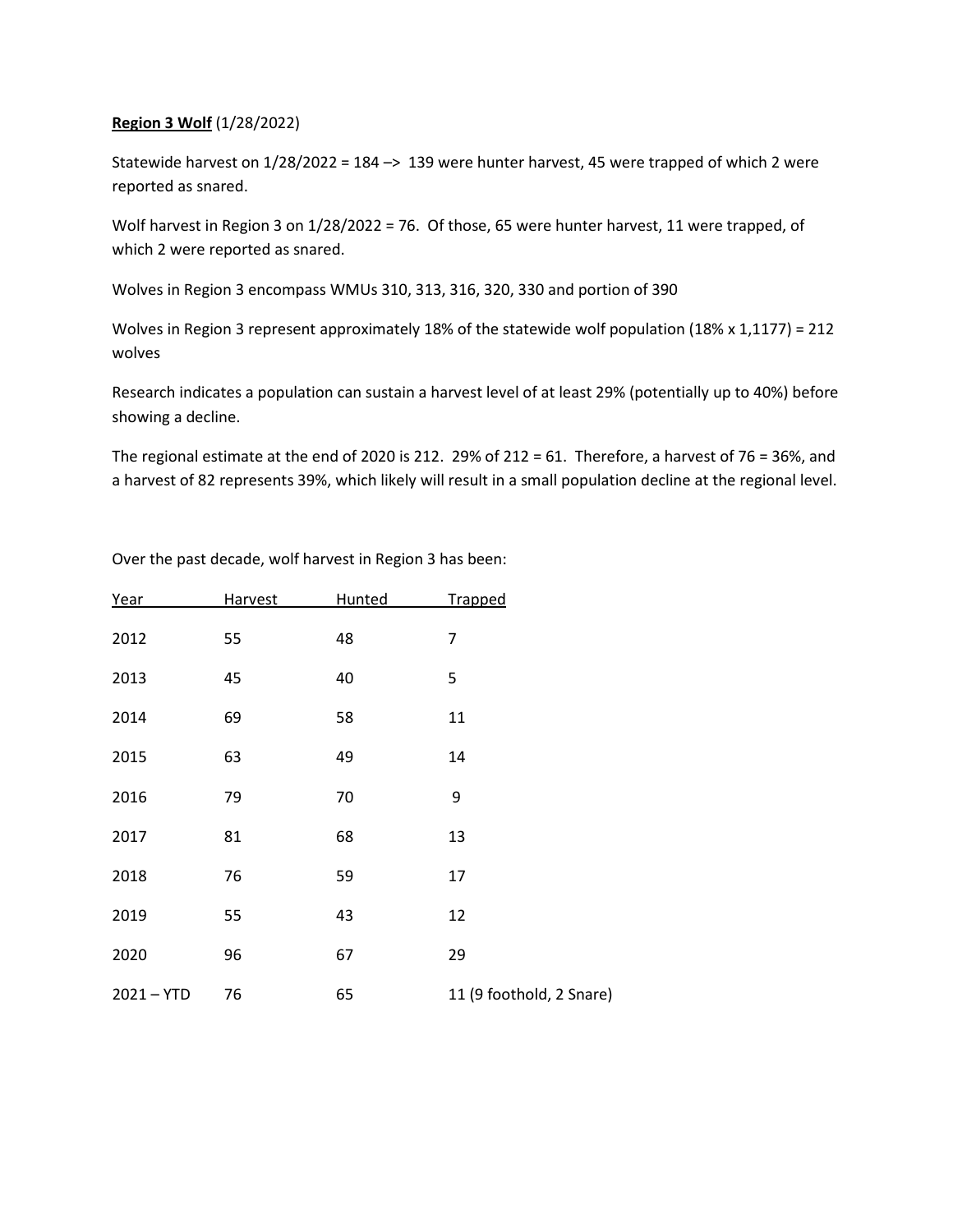



## WMU 313/316

Since delisting, there has been a quota in HDs 313/316 ranging between 7 (2013) to 4 (2015-2019) to 2 (2020). The quota was removed for the 2021 season.

The average count of wolves between 2011 and 2015 in this general area was 29. We assume this value carries forward given the conservative nature of harvest in these WMUs since.

29% of 29 = 8.41. Current harvest in this area is 20, which is 69% of the estimated population in those WMUs. Therefore, harvest in the immediate area around YNP is likely causing a decline in that area.

Wolves regularly disperse up to 60 miles – so populations within 60 miles or more will serve as a sources to repopulate the area and establish new packs.

| Year | <b>WMU</b>               | Quota             | <b>Harvest</b> |
|------|--------------------------|-------------------|----------------|
| 2011 | 390 (subunit of 313/316) | combined quotas 3 |                |
| 2012 | 316                      |                   |                |
| 2013 | 313                      |                   |                |
| 2013 | 316                      |                   |                |

Below is a table showing quotas and harvest in WMUs 313/316